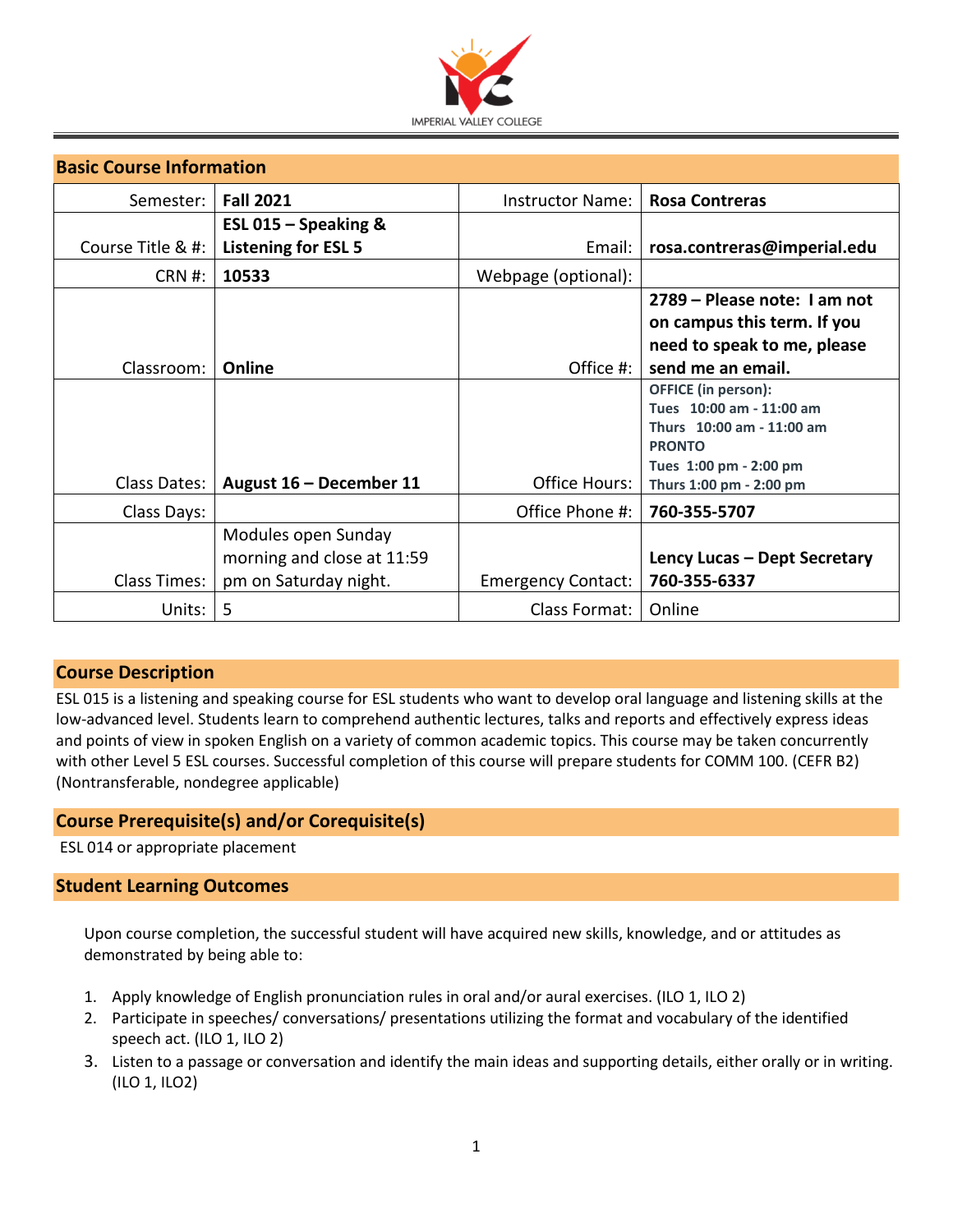

# **Course Objectives**

Upon satisfactory completion of the course, students will be able to:

1. Articulate a high proportion of the sounds in the target language despite a few systematic mispronunciations;

2. Generally use appropriate intonation, place stress correctly, and articulate individual sounds clearly;

3. Distinguish main themes provided the lecture or talk is delivered in standard language or familiar variety;

4. Follow the organization of academic lectures, take notes, and respond to questions;

5. Give a clear, prepared presentation, giving reasons in support of or against a particular point of view and giving the advantages and disadvantages of various options;

6. Initiate, maintain and end discourse appropriately with effective turn taking;

7. Use a range of vocabulary to express themselves on most topics pertinent to everyday life such as family, hobbies and interests, work, travel, and current events.

# **Textbooks & Other Resources or Links**

Instead of a textbook, this course will use Canvas.

You will also need:

- Notebook or paper
- Pen or pencil and highlighter
- Regular access to a computer with internet, Canvas, email, and Microsoft Word or Google Docs
- Microphone or headset for recording audio
- Good notes

\*note: we will be using technology in this course. Assignments, quizzes, and discussions will be held or **submitted on Canvas. Additionally, you may be asked to download and print resources**

# **Course Requirements and Instructional Methods**

**Time Requirement:** You should plan to spend at least 2-3 hours working on your course assignments each week.

This class will consist of both online and in-class activities including presentations, quizzes, discussions, and online assignments. There will also be learning logs and a vocabulary notebook that will be added to throughout the semester. We will watch videos and lectures of different subjects, practice note-taking, study grammar, and work on our presentation and communication skills. There will also be a midterm and final oral exam.

Videos, readings, pronunciation practice, and various assignments will be posted and submitted online. Out of Class Assignments: The Department of Education policy states that one (1) credit hour is the amount of student work that reasonably approximates not less than one hour of class time and two (2) hours of out-of-class time per week over the span of a semester. WASC has adopted a similar requirement.

# **Course Grading Based on Course Objectives**

This class uses a weighted grading system. The points for each assignment count toward a category. The weights are as follows: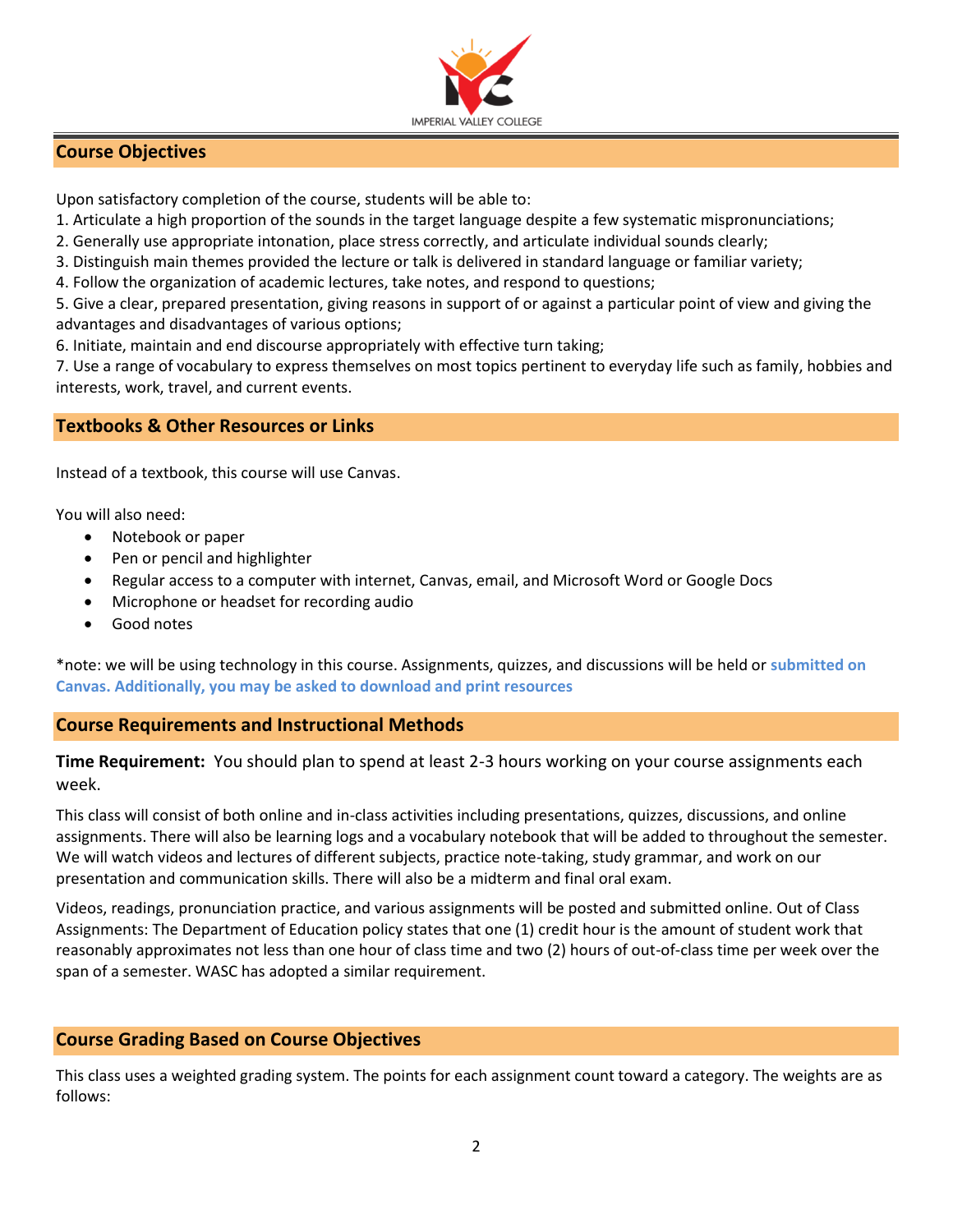

| Group                          | <b>Percentage of Grade</b> |                             |
|--------------------------------|----------------------------|-----------------------------|
| Assignments, homework, quizzes | 30%                        | $90\% - 100\% = A$          |
| Presentations and projects     | 40%                        | $80\% - 89\% = B$           |
| MidTerm / Final                | 20%                        | $70\% - 79\% = C$           |
| <b>Grammar Quizzes</b>         | 10%                        | 70% and below = not passing |
| <b>TOTAL</b>                   | 100%                       |                             |

Grades for assignments will be posted in Canvas.

Quizzes and discussion assignments will not be accepted late and must be completed on or before the original due date to get points.

If you miss a test, you have ONE WEEK to schedule a time to complete the test either with the instructor or with the Study Skills Center (at the back of the library). Any test that is not completed by that time will receive a ZERO.

Student must earn 70% of higher as a final grade to pass the class

## **Course Policies**

**When do modules open and close?** You have one week to complete each module. Modules open on Sunday morning and close at 11:59 pm Saturday night.

**Can I complete work when I want?** Yes, you can! However, you must complete each module by the deadline. (Saturday night at 11:59 pm).

**Can I complete my work after the module closes?** NO! You must complete each module by the deadline. No late work is accepted.

**What happens if I have a problem?** If something happens, please email me as soon as possible! I will work to help you!

### **Attendance:**

Any student who does not complete the orientation unit or take at least one practice quiz by the end of the first day of class will be dropped. If you want to add the class, there must be space in the class. I do not drop students at any other time during the semester.

Regular participation is required. Participation includes:

- o Posting and responding in weekly discussions;
- o Completing weekly work on Canvas;
- o Completing weekly work in eEnglish;
- o Submitting your work on time;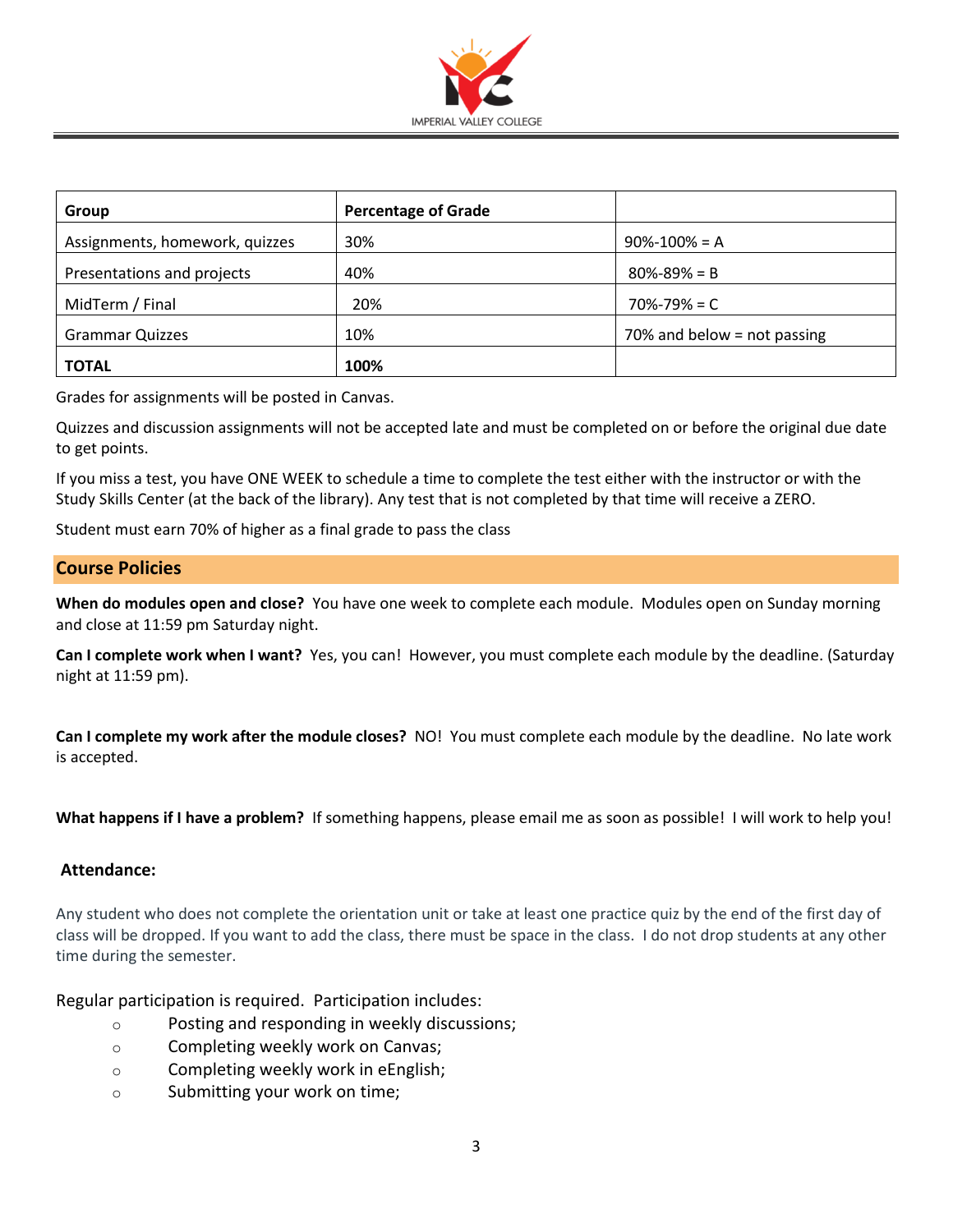

If there is a problem with completing your work (such as being in the hospital or being sick), please let me know. I am willing to help you, but you need to make sure you communicate with me. Participation:

To ensure your success, plan to participate in all class activities! There are many ways that we can participate, collaborate, and share ideas in an online environment. Here are a few:

- Contribute and share ideas in group discussion boards.
- Attend virtual office hours to ask questions when you do not understand something.
- Reading information from the instructor as well as classmates.
- Be prepared and complete homework before due dates.
- Turning in assignments, quizzes, homework on-time

If you are feeling lost and need a study buddy, then send me an e-mail and I can pair you up with a fellow classmate.

# **What happens if I don't participate?**

You may be dropped if you are no longer actively participating in the course, logging into Canvas, and engaging in course material. Active participation includes logging into Canvas and engaging with course content, completing and turning in homework, assignments, and quizzes. If you are unable to log into Canvas for a long period, it is your responsibility to find out everything you missed. If you have a personal problem or issue, please communicate with me and let me know what's going on before too much time has passed.

# **Netiquette and Respectful Use:**

IVC's Respectful Use and Netiquette Policy: IVC's official policy about netiquette is as follows: What is netiquette? Netiquette is internet manners, online etiquette, and digital etiquette all rolled into one word. Basically, netiquette is a set of rules for behaving properly online. Students are to comply with the following rules of netiquette:

- 1. identify yourself,
- 2. include a subject line,
- 3. avoid sarcasm,
- 4. respect others' opinions and privacy,
- 5. acknowledge and return messages promptly,
- 6. copy with caution,
- 7. do not spam or junk mail,
- 8. be concise,
- 9. use appropriate language,
- 10. use appropriate emoticons (emotional icons) to help convey meaning, and

11. use appropriate intensifiers to help convey meaning [do not use ALL CAPS or multiple exclamation marks (!!!!)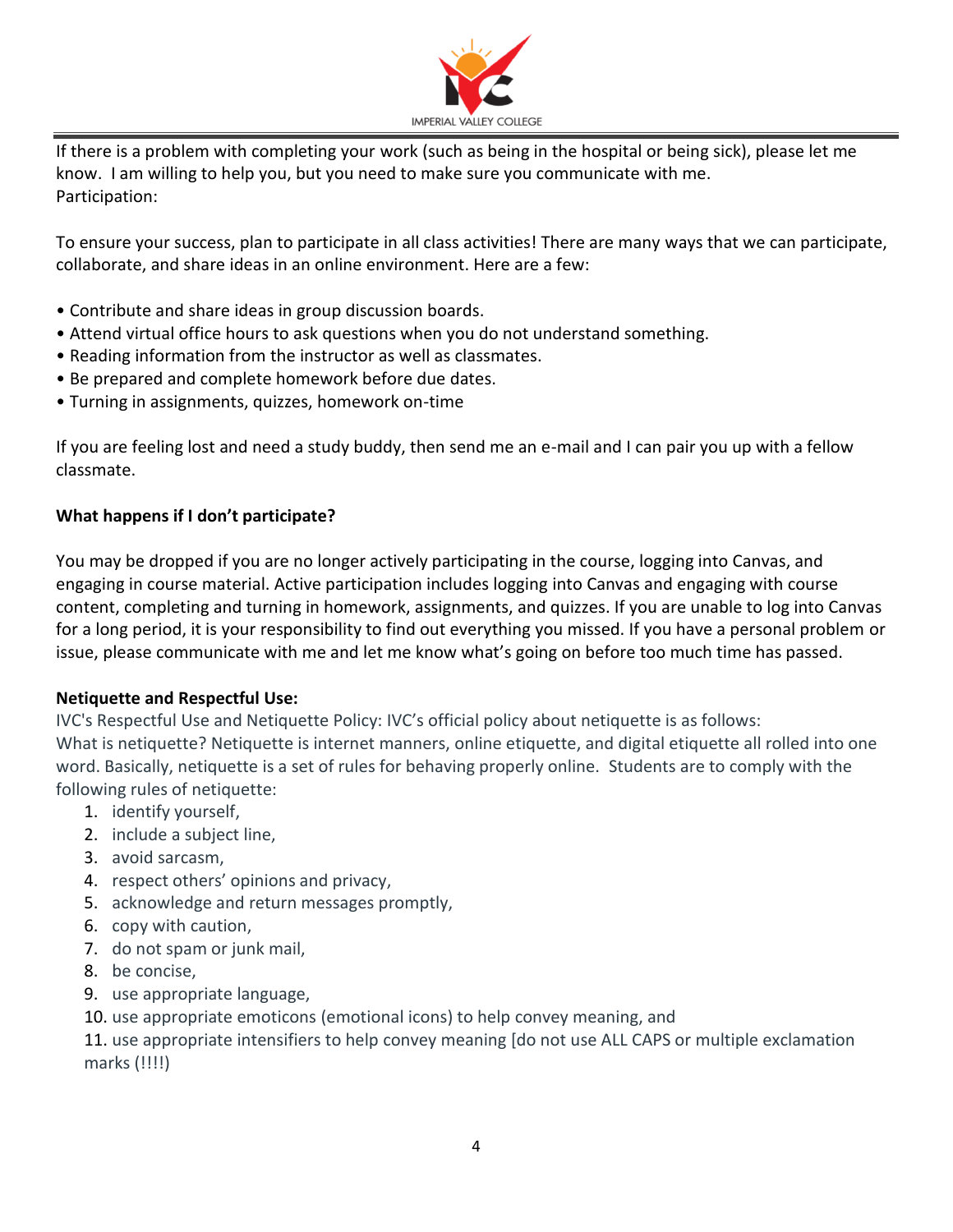

**Our Respectful Use and Netiquette Policy:** For this course, I expect all students to be treated with respect. If someone disagrees with an opinion, it is not an opportunity for name calling or belittling. It is a time to respectfully listen, contemplate, and learn. We do not have to agree in the discussion boards, but we do have to be respectful and kind. Any instances of disrespect in a discussion or group collaboration should be brought to the instructor's attention and may result in the disrespectful student losing points or being reported to the campus disciplinary officer.

### **Late Work Policy:**

Any student struggling with a deadline should contact the instructor as soon as possible. With prior notice, some deadlines may be adjusted at the instructor's discretion. Without prior notice or contact, assignments may be submitted in the week following the original due date for reduced points. Quizzes and discussion assignments will not be accepted late and must be completed on or before the original due date.

# **Academic Honesty Policy**

## **What's Academic Honesty?**

I expect that all students conduct themselves with integrity. All students in my class are held to the highest academic honesty standards. Please help keep this a positive learning environment for all students by doing your own work. The following are some examples of plagiarism and/or cheating:

- buying, forging, or copying papers
- plagiarizing or copying chunks of text and then claiming them as your own
- getting someone else to write papers or to take quizzes or tests for you
- doing someone else's work for them
- copying others' homework and handing in others' work as your own
- submitting an assignment/journal that was completed for a different course
- memorizing an essay and using it for a timed essay exam
- Sharing information with another person during a test or exam.

\*Summary: You may not copy or use material written by another person unless there is proper citation. Cheating or plagiarizing in any form will result in a "zero" for the assignment and/or referral to the Dean of Language Arts. For a complete description of academic honesty policies, see the Imperial Valley College Catalog [\(www.imperial.edu\)](http://www.imperial.edu/)

### **IVC Student Resources**

IVC wants you to be successful in all aspects of your education. For help, resources, services, and an explanation of policies, visit<http://www.imperial.edu/studentresources> or click the heart icon in Canvas.

### **Anticipated Class Schedule/Calendar**

### **\*\*\*Tentative, subject to change without prior notice\*\*\***